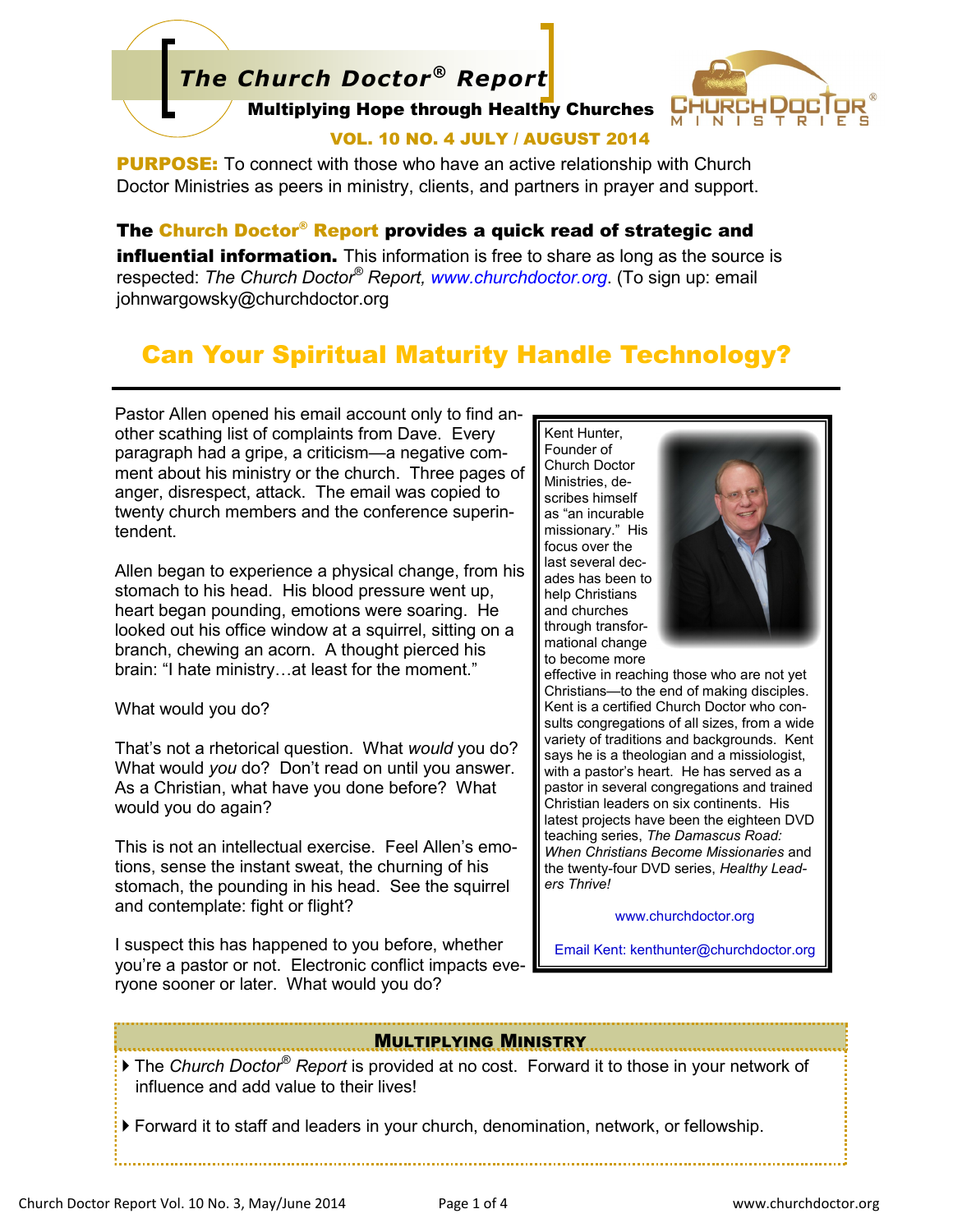## SPIRITUAL HEALTH

This is **not** a conflict management exercise. This is a measure of your spiritual temperature. It is a barometer of the spiritual health of Christianity in this electronic age. Are you Christian enough to get this? Is your Christian community, your church, spiritually healthy enough to get this?

Across the landscape of Christianity, particularly the U.S., Canada and Europe, we, may not be healthy enough, spiritually, to handle technology. For every ounce of energy exerted to win lost neighbors to Jesus, there is a ton of resistance birthed through electronic media…from Christians! The internet is poisoned with bad Christian behavior: by notable and visible Christian leaders, denominational executives, everyday Christians from all walks of life, believers from all brands of Christianity.

Spiritual abuse of media is not an electronic discipline, communication art, exercise in conflict management, defense of Holy Truth, or an accurate biblical representation of Christian behavior, biblical theology, or spiritual practice. And it is killing our Christian witness. Are you, consciously or unconsciously killing Christianity?

## **MEET MIKE**

"Hi Mike, how are ya?" I said, as I walked by my neighbor's house. Mike is a 28-year-old nonpracticing, lapsed Christian who drifted from the faith during law school. He and his wife Cindy have not always done well as a young couple. She was pregnant when they married, and that greatly upset her parents, who live across town. Mike works hard—a real achiever—and has a meth habit. "But I can handle it," he says.

Mike's law practice has taken off, and he's doing well, but not well enough for their lifestyle. They overbought their house, daycare is expensive, Cindy is a teacher, but expecting their second child. Mike has educational debt. The financial pressures are mounting.

I've tried to share my faith with Mike. I learned early on that this is not a "would you like to come with us to church" approach. So, I've shared a few of my struggles—real stories about how, I believe, God has helped me and my wife get through hard times. Our talks go better over coffee at Starbucks.

"I'll have a tall vanilla cappuccino," I told the barista. "How about you Mike? My treat," I said.

## TEN WAYS TO CLEAN UP COMMUNICATION

1. Pray before you speak, write, tweet, blog-especially if you're upset.

2. Never listen to another person speak negatively about someone who is not present. (The term for this is *gossip*, which is a sin).

3. No matter how communication comes to you, STOP-THINK-DECIDE. What is the spiritually healthy way to respond? Choose the *form* of your response proactively. Never just react by mimicking the way it came to you. Two wrongs don't make it right. They make it worse.

4. If someone offends you, follow Jesus' direction in Matthew 18: (1) Go to the person and meet face to face. (This does not mean asking them to meet you on your turf. It could mean a neutral site for both). (2) If you don't make progress, return a second time and take an objective, spiritually mature person with you. (3) If you still do not make progress, involve wise leaders from your church who have "the mind of Christ" and who are impartial.

5. When interacting with other Christians, practice low control/high accountability. We are not called to "exercise lordship" over people, like the kings of the Gentiles, (Luke 22:25, ESV), but to "speak the truth in love," (Ephesians 4:15, NIV).

6. Do not avoid sensitive issues with the excuse that you "don't like conflict." No normal person likes conflict. Christian behavior is not always about doing what you "like".

7. Never copy others about an issue you have with someone else. This is slander. Check out the Eighth Commandment.

8. Focus on Christian charity when you have an issue with pastors and leaders. You are called to act with respect toward those who are in authority. This is a theme of the Fourth Commandment.

9. Do not publicly criticize other ministries or visible Christian leaders. Contact them privately. Focus on loving corrections, repentance, forgiveness, rather than public criticism, judgmentalism, and a spirit of self-righteousness. Pray for others who mess up.

10. As you speak the truth in love, start and end with appreciation for the positive. Don't avoid hard subjects, but surround them with identified positives.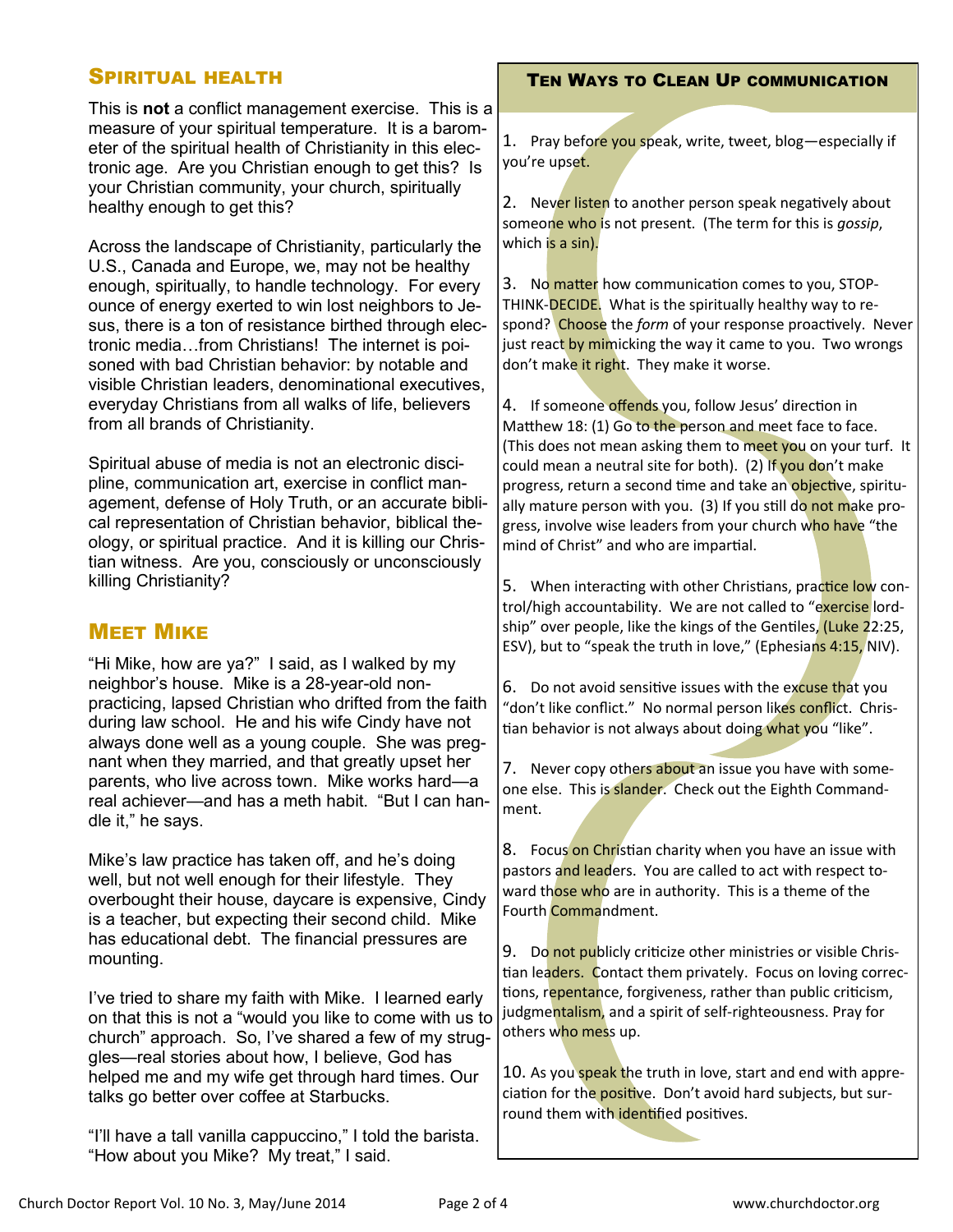"Yeah, I'll have a latte…venti," Mike ordered.

I finally got around to square up with Mike: "Hey, you know, we've talked about spiritual stuff before, Mike. Have you ever thought Christianity might be helpful to you and Cindy?"

I wasn't ready for Mike's response.

"No offense," he said. "I know you mean well, but why the hell would anyone want to be a Christian?"

I wanted to think he was searching for a theological answer, but I knew by his tone, that wasn't going to happen.

Mike continued, "Do you use the internet? Facebook, Twitter —anything like that? Ever read blogs, podcasts?"

"Well, yeah, I'm online all the time," I responded.

"Why would anyone want to be a Christian? All you people do is criticize each other. Why would anybody want to be a part of that? What a bunch of cruel people you are."

I about choked on my cappuccino.

# The Pastor Allen Options

What would you do? Dave sends him a scathing email, and copies a bunch of people in the church. What did Allen do? Sadly, he did what many pastors do. Without thinking or applying his Christian sensibility to the internet, he got caught in the electronic trap: "I got it by email, I'll respond by email. And, I'll have to copy these people, because they're all in on it," Allen thought.

Dave was dead wrong in his spiritual behavior. He should have never sent the email to the pastor. Jesus taught this in Matthew 18:15-17, "If someone offends you, (if you're upset with someone), go to that person, privately." Without question, that means face to face—not an email, not even a phone call. Why? When you are face to face, you can see body language, hear tone of voice. You can have a conversation. An email of three pages with a response of three pages is not a conversation. It is a one-sided dump followed by another one-sided dump. This produces heat, not light.

"What about Skype?" you ask. At the risk of sounding out of touch with the  $21<sup>st</sup>$  Century, the answer is "no!" Why? Because you can't shake hands, hug, or put a warm hand on an arm or shoulder. You just can't.

And what about copying all your friends? Are you kidding? Dave totally missed the Eighth Commandment! Does anybody know what the Bible says about gossip? Slander? Consider this: if no one would listen to gossip, no one could gossip. And what about blogs that attack other Christians in front of the whole world? Really? Really?

All these issues predate Silicon Valley. Paul says to young Timothy, "Avoid godless chatter because those who indulge in it will become more and more ungodly. Their talk will spread like gangrene." 2 Timothy 16-17a (NIV).

You can't beat God's plan, on any subject.

The Bible says to multiply, but critics prefer to divide. Don't allow yourself to be a public critic. Jesus warns, "Don't judge, or you will be judged" (Matthew 7:1). When you throw dirt at others, you will always make a mountain out of a mole hill. Through the grace of Jesus, no mud can soil you except for the mud that you throw at others. The mud thrower never has clean hands.

*Source: John Mason, Conquering an Enemy Called Average* 

The Pharisees ended up talking to themselves and judging the world. As Christians, we are supposed to judge ourselves, and talk to the world.

*Source: Walt Kallestad.*